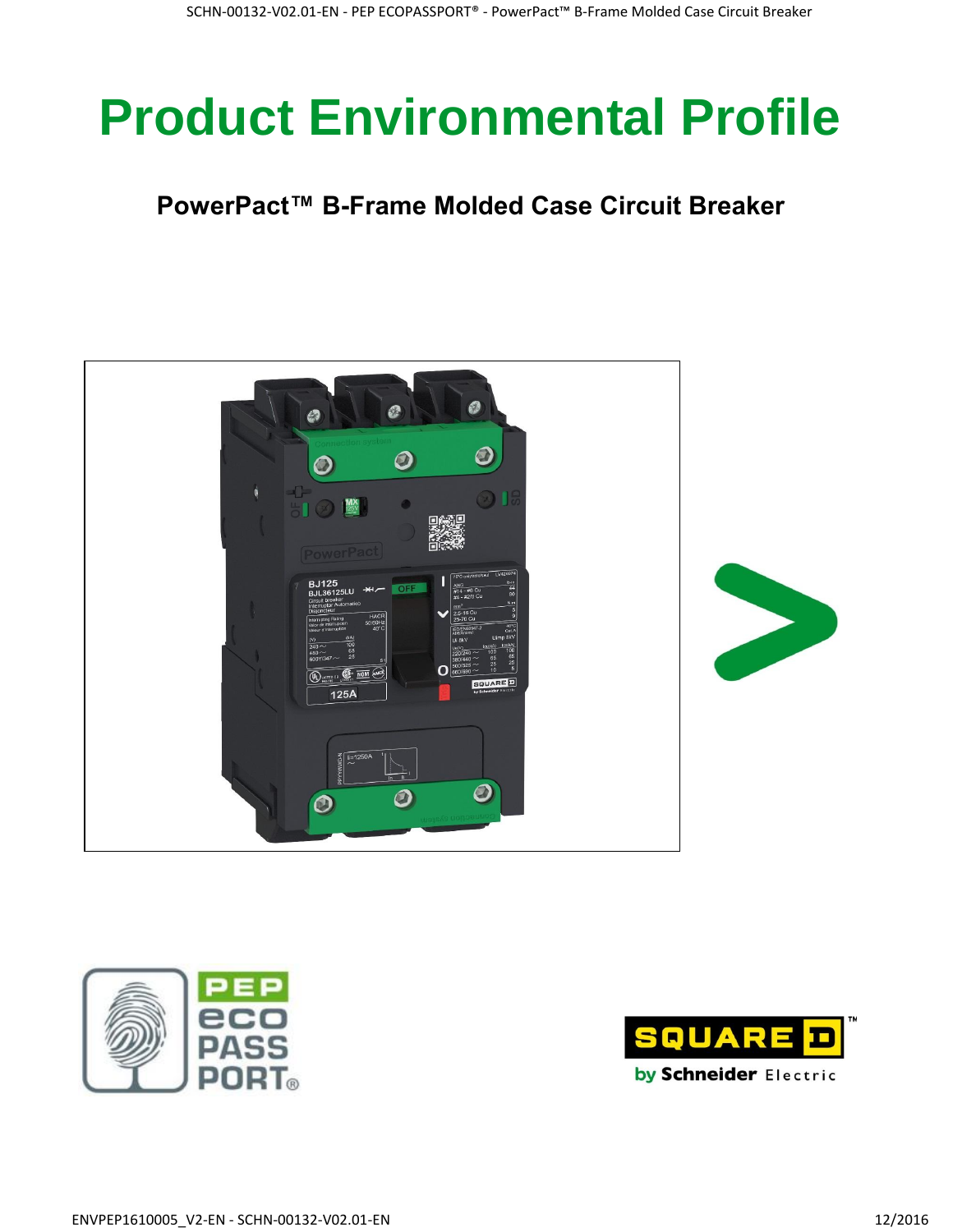| General information               |                                                                                                                                                                                                                                                                                                                                                                                                                          |  |  |  |  |  |
|-----------------------------------|--------------------------------------------------------------------------------------------------------------------------------------------------------------------------------------------------------------------------------------------------------------------------------------------------------------------------------------------------------------------------------------------------------------------------|--|--|--|--|--|
|                                   |                                                                                                                                                                                                                                                                                                                                                                                                                          |  |  |  |  |  |
| <b>Representative product</b>     | PowerPact™ B-Frame Molded Case Circuit Breaker - BJL36125LU                                                                                                                                                                                                                                                                                                                                                              |  |  |  |  |  |
| <b>Description of the product</b> | The PowerPact B-frame BJL36125LU three pole circuit breaker equipped with a thermal magnetic<br>trip unit is designed to provide protection against overloads and short-circuits for electrical<br>distribution systems with assigned voltage up to 600Y/347VAC and rated current of 125A.                                                                                                                               |  |  |  |  |  |
| <b>Functional unit</b>            | Protect during 20 years the installation against overloads and short-circuits in circuit with assigned<br>voltage up to 600Y/347VAC and 125A rated current. This protection is ensured in accordance with<br>the following parameters:<br>- Number of poles: 3<br>- Rated short-circuit current interruption rating li at 480Vac = 65kA (according to UL489)<br>- Tripping curve: long time and instantanous protections |  |  |  |  |  |

#### **Constituent materials**



#### **Substance assessment**

Products of this range are designed in conformity with the requirements of the RoHS directive (European Directive 2011/65/EU of 8 June 2011) and do not contain, or only contain in the authorised proportions, lead, mercury, cadmium, hexavalent chromium or flame retardants (polybrominated biphenyls - PBB, polybrominated diphenyl ethers - PBDE) as mentioned in the Directive

As the products of the range are designed in accordance with the RoHS Directive (European Directive 2002/95/EC of 27 January 2003), they can be incorporated without any restriction in an assembly or an installation subject to this Directive.

Details of ROHS and REACH substances information are available on the Schneider-Electric Green Premium website [http://www2.schneide](http://www2.schneider-electric.com/sites/corporate/en/products-services/green-premium/green-premium.page)r-electric.com/sites/corporate/en/products-services/green-premium/green-premium.page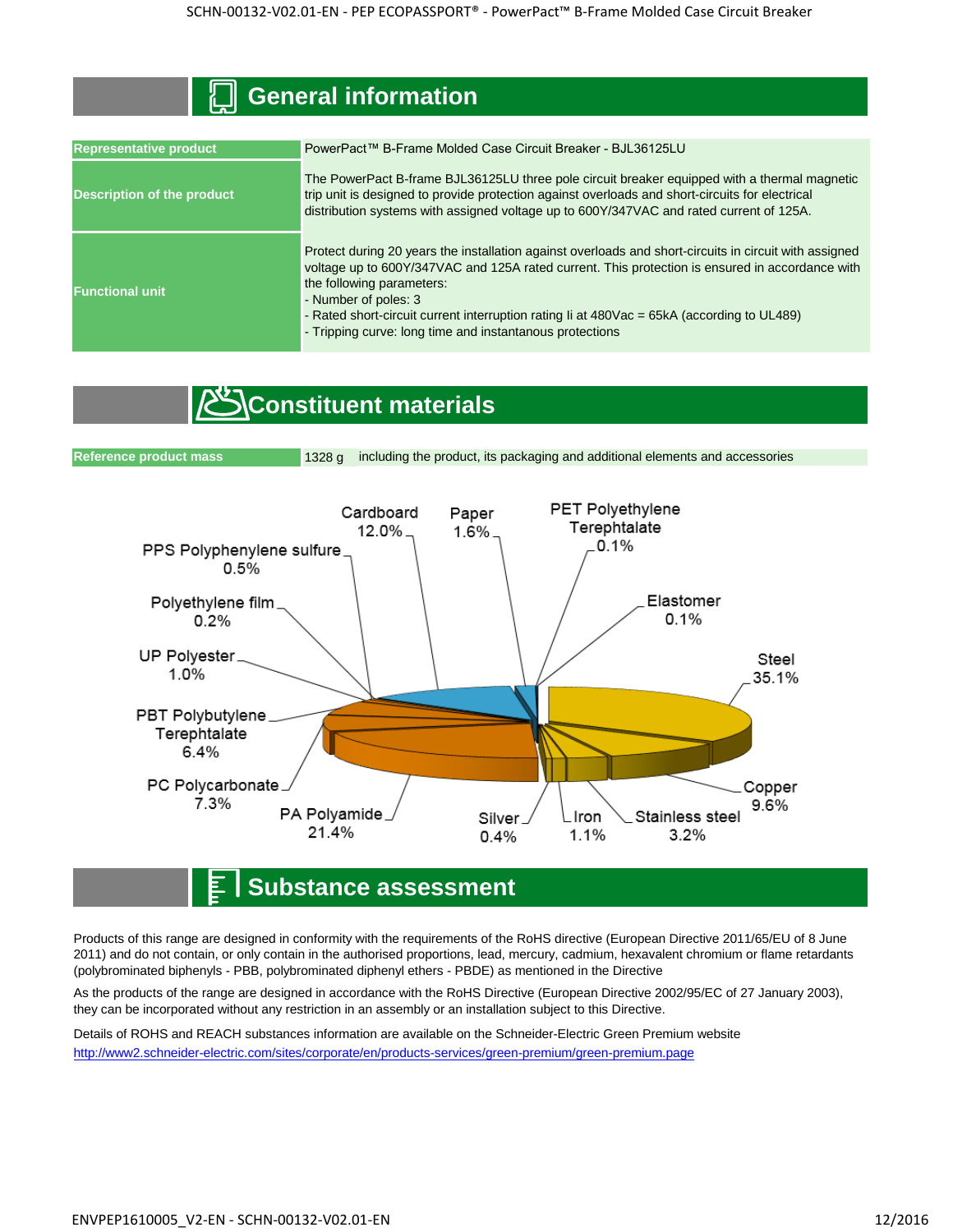## **Additional environmental information**

| The PowerPact™ B-Frame Molded Case Circuit Breaker presents the following relevent environmental aspects |                                                                                                                                                                                                                                                                              |  |  |  |  |
|----------------------------------------------------------------------------------------------------------|------------------------------------------------------------------------------------------------------------------------------------------------------------------------------------------------------------------------------------------------------------------------------|--|--|--|--|
| <b>Manufacturing</b>                                                                                     | Manufactured at a Schneider Electric production site ISO14001 certified                                                                                                                                                                                                      |  |  |  |  |
| <b>Distribution</b>                                                                                      | Weight and volume of the packaging optimized, based on the European Union's packaging directive<br>Packaging weight is 190g, consisting of cardboard (166g), paper (22g) and polyethylene (2.3g).<br>Product distribution optimised by setting up local distribution centres |  |  |  |  |
| <b>Installation</b>                                                                                      | The PowerPact B circuit breaker does not require any installation operations                                                                                                                                                                                                 |  |  |  |  |
| <b>Use</b>                                                                                               | The product does not require special maintenance operations.                                                                                                                                                                                                                 |  |  |  |  |
| <b>End of life</b>                                                                                       | End of life optimized to decrease the amount of waste and allow recovery of the product components and materials<br>No special end-of-life treatment required. According to countries' practices this product can enter the usual end-of-life<br>treatment process.          |  |  |  |  |
|                                                                                                          | Based on "ECO'DEEE recyclability and recoverability calculation method"<br>(version V1, 20 Sep. 2008 presented to the French Agency for Environment<br>Recyclability potential:<br>53%<br>and Energy Management: ADEME).                                                     |  |  |  |  |



## **Environmental impacts**

| <b>Reference life time</b>                 | 20 years                                                                                                                                                                                                                                                                                   |                                                                   |                                                                   |                                                                   |  |  |
|--------------------------------------------|--------------------------------------------------------------------------------------------------------------------------------------------------------------------------------------------------------------------------------------------------------------------------------------------|-------------------------------------------------------------------|-------------------------------------------------------------------|-------------------------------------------------------------------|--|--|
| <b>Product category</b>                    | Passive products - continuous operation                                                                                                                                                                                                                                                    |                                                                   |                                                                   |                                                                   |  |  |
| <b>Installation elements</b>               | No special components needed                                                                                                                                                                                                                                                               |                                                                   |                                                                   |                                                                   |  |  |
| Use scenario                               | Product dissipation is 7.08 W considering a 50% load rate, service uptime percentage is 30%.                                                                                                                                                                                               |                                                                   |                                                                   |                                                                   |  |  |
| Geographical<br>representativeness         | <b>North America</b>                                                                                                                                                                                                                                                                       |                                                                   |                                                                   |                                                                   |  |  |
| <b>Technological</b><br>representativeness | The PowerPact B-frame BJL36125LU three pole circuit breaker equipped with a thermal magnetic trip unit is<br>designed to provide protection against overloads and short-circuits for electrical distribution systems with<br>assigned voltage up to 600Y/347VAC and rated current of 125A. |                                                                   |                                                                   |                                                                   |  |  |
|                                            | <b>Manufacturing</b>                                                                                                                                                                                                                                                                       | <b>Installation</b>                                               | <b>Use</b>                                                        | <b>End of life</b>                                                |  |  |
| <b>Energy model used</b>                   | Energy model used: Mexico                                                                                                                                                                                                                                                                  | Electricity mix; AC;<br>consumption mix, at<br>consumer; 120V; US | Electricity mix; AC;<br>consumption mix, at<br>consumer; 120V; US | Electricity mix; AC;<br>consumption mix, at<br>consumer; 120V; US |  |  |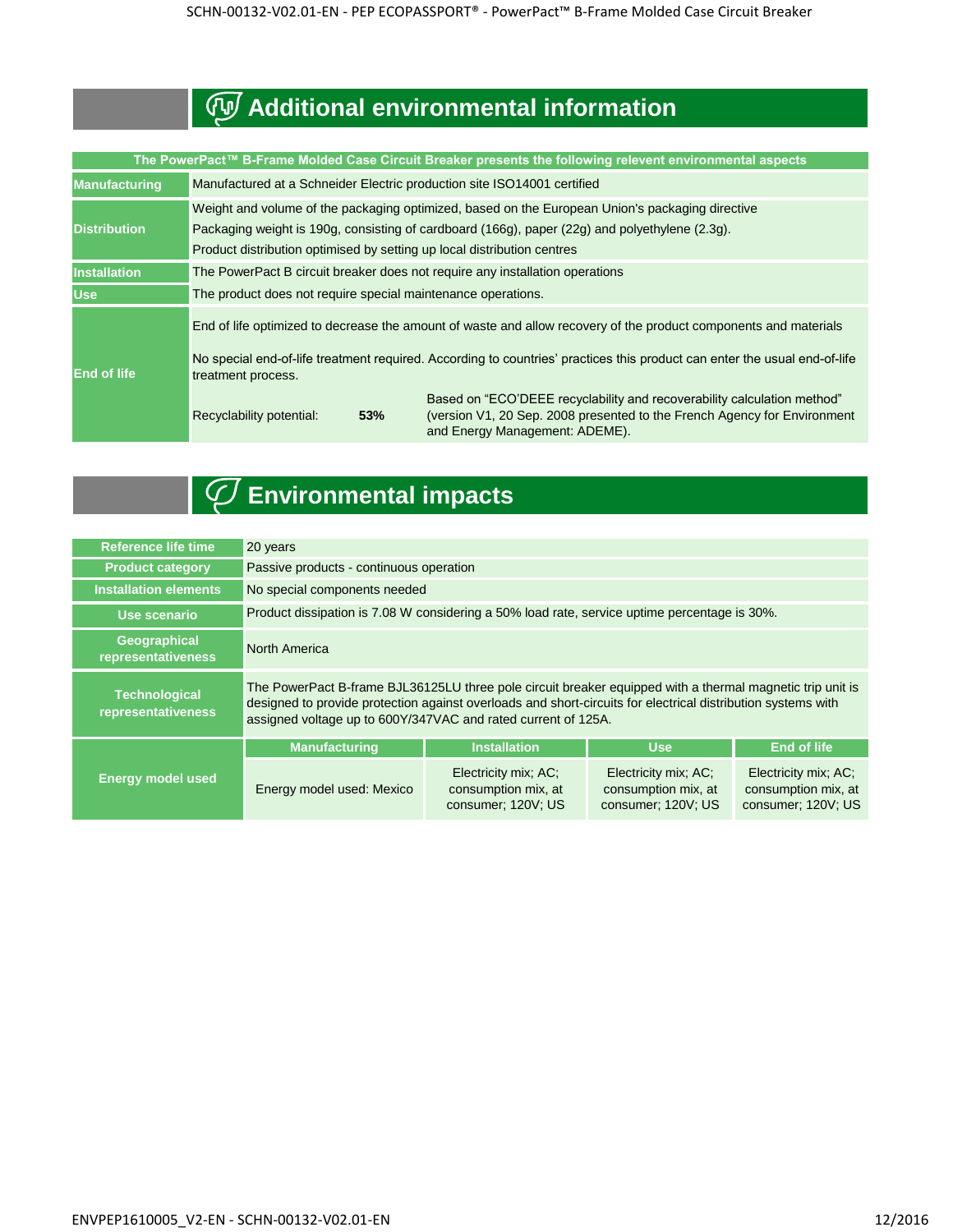| <b>Compulsory indicators</b>                     |                       | PowerPact™ B-Frame Molded Case Circuit Breaker - BJL36125LU |               |                     |                     |              |                    |
|--------------------------------------------------|-----------------------|-------------------------------------------------------------|---------------|---------------------|---------------------|--------------|--------------------|
| <b>Impact indicators</b>                         | <b>Unit</b>           | Total                                                       | Manufacturing | <b>Distribution</b> | <b>Installation</b> | Use          | End of Life        |
| Contribution to mineral resources depletion      | kg Sb eg              | 6,32E-03                                                    | 6,32E-03      | $0^*$               | $0^*$               | 2,53E-06     | $0^*$              |
| Contribution to the soil and water acidification | kg SO <sub>2</sub> eq | 2,68E-01                                                    | 1,94E-02      | 1,52E-03            | 5,39E-05            | 2,47E-01     | 3,60E-04           |
| Contribution to water eutrophication             | kg $PO43$ eg          | 6,99E-02                                                    | 4,45E-03      | 3,51E-04            | 1,27E-05            | 6,50E-02     | 1,00E-04           |
| Contribution to global warming                   | $kg CO2$ eq           | 2,67E+02                                                    | 8,81E+00      | 3,38E-01            | $0^*$               | 2.58E+02     | 1,89E-01           |
| Contribution to ozone layer depletion            | kg CFC11<br>eq        | 5,55E-06                                                    | 8,72E-07      | 6,85E-10            | 1,10E-09            | 4,67E-06     | 8,11E-09           |
| Contribution to photochemical oxidation          | $kg C2H4$ eq          | 4,18E-02                                                    | 2,16E-03      | 1,08E-04            | 5,85E-06            | 3.95E-02     | 3,76E-05           |
| <b>Resources use</b>                             | <b>Unit</b>           | <b>Total</b>                                                | Manufacturing | <b>Distribution</b> | <b>Installation</b> | <b>Use</b>   | <b>End of Life</b> |
| Net use of freshwater                            | m <sub>3</sub>        | 5,82E-01                                                    | 1,26E-01      | $0^*$               | $0^*$               | 4,55E-01     | 1,64E-04           |
| <b>Total Primary Energy</b>                      | <b>MJ</b>             | $3,61E+03$                                                  | $1,35E+02$    | $4,53E+00$          | $0^*$               | $3.47E + 03$ | $1,71E+00$         |



■Manufacturing ■Distribution ■Installation ■Use ■End of life

| <b>Optional indicators</b>                                                                         | PowerPact™ B-Frame Molded Case Circuit Breaker - BJL36125LU |              |               |                     |              |            |             |
|----------------------------------------------------------------------------------------------------|-------------------------------------------------------------|--------------|---------------|---------------------|--------------|------------|-------------|
| <b>Impact indicators</b>                                                                           | <b>Unit</b>                                                 | <b>Total</b> | Manufacturing | <b>Distribution</b> | Installation | <b>Use</b> | End of Life |
| Contribution to fossil resources depletion                                                         | MJ                                                          | $4,21E+03$   | 1,22E+02      | 4,75E+00            | $0^*$        | 4,08E+03   | 1,60E+00    |
| Contribution to air pollution                                                                      | m <sup>3</sup>                                              | 2,43E+04     | 2,35E+03      | 1,40E+01            | $0^*$        | 2,19E+04   | $1,27E+01$  |
| Contribution to water pollution                                                                    | m <sup>3</sup>                                              | 1,36E+04     | 7,98E+02      | 5,56E+01            | 2,05E+00     | $1,27E+04$ | 1,52E+01    |
| <b>Resources use</b>                                                                               | Unit                                                        | <b>Total</b> | Manufacturing | <b>Distribution</b> | Installation | <b>Use</b> | End of Life |
| Use of secondary material                                                                          | kg                                                          | 1,79E-01     | 1,79E-01      | $0^*$               | $0^*$        | $0^*$      | $0^*$       |
| Total use of renewable primary energy resources                                                    | MJ                                                          | 2,12E+02     | 3,72E+00      | $0^*$               | $0^*$        | 2,08E+02   | $0^*$       |
| Total use of non-renewable primary energy resources                                                | <b>MJ</b>                                                   | $3,40E+03$   | $1,31E+02$    | $4,53E+00$          | $0^*$        | 3,26E+03   | 1,70E+00    |
| Use of renewable primary energy excluding renewable<br>primary energy used as raw material         | MJ                                                          | 2,12E+02     | 3,37E+00      | $0^*$               | $0^*$        | 2,08E+02   | $0^*$       |
| Use of renewable primary energy resources used as<br>raw material                                  | <b>MJ</b>                                                   | 3,52E-01     | 3,52E-01      | $0^*$               | $0^*$        | $0^*$      | $0^*$       |
| Use of non renewable primary energy excluding non<br>renewable primary energy used as raw material | MJ                                                          | 3,39E+03     | 1,18E+02      | 4,53E+00            | $0^*$        | 3,26E+03   | 1,70E+00    |
| Use of non renewable primary energy resources used<br>as raw material                              | <b>MJ</b>                                                   | 1,30E+01     | $1,30E+01$    | $0^*$               | $0^*$        | $0^*$      | $0^*$       |
| Use of non renewable secondary fuels                                                               | MJ                                                          | $0.00E + 00$ | $0^*$         | $0^*$               | $0^*$        | $0^*$      | $0^*$       |
| Use of renewable secondary fuels                                                                   | <b>MJ</b>                                                   | $0.00E + 00$ | $0^*$         | $0^*$               | $0^*$        | $0^*$      | $0^*$       |